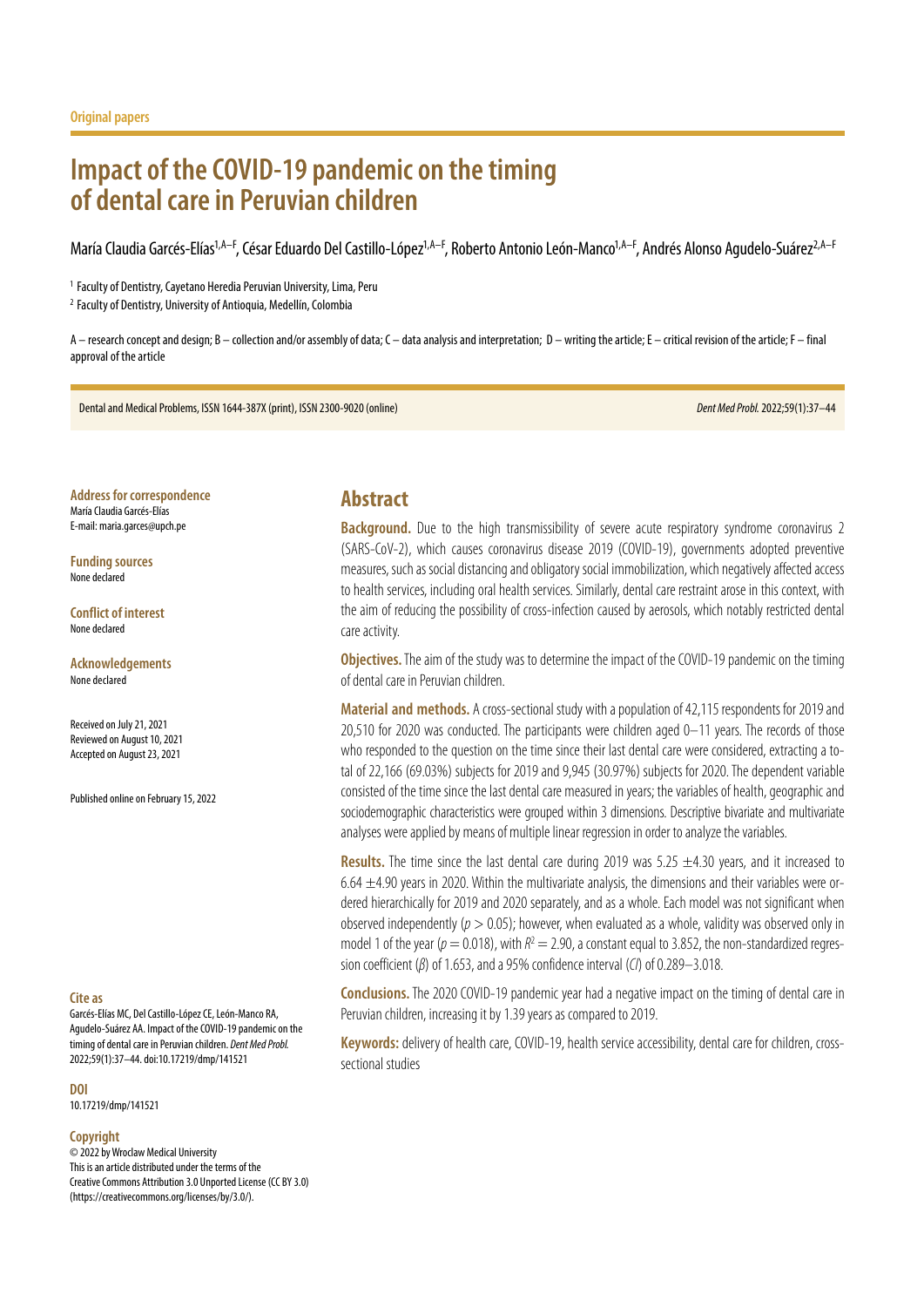# **Introduction**

During its first months, the coronavirus disease 2019 (COVID-19) pandemic became the most complex socioeconomic problem of the last hundred years. It has disproportionately affected nations; Latin America has been one of the most affected regions during the period of the pandemic due to deficiencies in the infrastructure and response capacity of its health care systems, scarce investment in the health care systems by governments, and the pre-existing social disparities.1,2 The risk of the spread of the virus led to the adoption of containment policies, such as social distancing and mandatory social immobilization, which had a negative influence on access to health services, without necessarily having a direct relationship with COVID-19. This problem also aggravated the health situation in vulnerable people and extreme age groups, especially in those with chronic conditions, reducing the possibility of timely diagnosis and treatment.<sup>3</sup> It is important to mention that the pandemic may have an adverse impact on health and medical care with regard to the acquisition of non-communicable diseases due to the lack of access to primary health services, especially in low- and middle-income countries.4

Taking into consideration dental services, it should be noted that it was recommended to delay or avoid visits, and treat only urgent cases in order to reduce the possibility of cross-infection caused by aerosols, which notably restricted dental care activity.5,6 This was accompanied by high unemployment among oral health providers during the first months of the pandemic. However, practices and clinics were reopened with the incorporation of new biosafety standards, which in turn increased the cost of care. Even prior to the COVID-19 pandemic, there was an economic barrier in terms of access to oral health care. The new situation made it a major public health problem.<sup>7</sup>

A similar situation can be observed in Peru. As of March 12, 2020, several decrees were issued, such as the declaration of a national state of emergency, $8$  the suspension of flights and the establishment of exceptional provisions to prevent the spread of the virus within the national territory.<sup>9,10</sup> Despite all the strategies adopted by the government, the community quarantine to counteract COVID-19 did not work in Peru. At the beginning of the quarantine, there were 71 confirmed cases, but by June 2020, when the quarantine ended, there were 268,602 confirmed cases and 8,761 deaths.11 In addition, the negative impact of the pandemic on the health care system was evident, reflected in the degree of occupation of intensive care unit (ICU) beds at the national level, estimated at 93% of the total capacity, while some services in the interior of the country were already at their maximum capacity.12 In order to make figures transparent, the government ordered a review of the clinical records of people who

died due to the pandemic; consequently, the official figures were updated, showing a considerable increase from 69,342 to 185,380. In addition, this value allowed the identification of a mortality rate of 5,551 deaths due to COVID-19 per million inhabitants, which is the worst official figure worldwide.<sup>13</sup>

Meanwhile, in the field of national oral health care, there was a significant reduction in search for dental services; such behavior could be attributed to the suspension of certain economic activities, like dentistry, due to the fear of contagion as well as to following the provisions of immobility and the postponement of dental treatment. Highlighting that, despite a significant reduction in the number of patients, it was high time to reactivate dental services, as expressed in May 2020 in Supreme Decree No. 094-2020-PCM of the Peruvian government, which included dentistry among the activities allowed in new social coexistence.14–16 It should be noted that subsequently, through Health Directive No. 100-MINSA-2020-DGIESP, the Peruvian Ministry of Health established provisions to guarantee the continuity of care during the pandemic by means of dental consultations in Peruvian health facilities.<sup>17</sup> The aim was to contribute to the alleviation of the impact of COVID-19 in terms of dental profession through an approach that promotes the reduction of infections, the establishment of biosecurity measures and the specifications of personal protective equipment (PPE), the ratification of disinfection and sterilization protocols, and the identification of risk factors for dental health care personnel. Consequently, the abovementioned recommendations were implemented nationwide, both in public and private dental setups. It was emphasized that during the pandemic, the provision of on-site dental services should be prioritized to emergency and urgent cases.17 Likewise, in order to reduce the risk of mortality from infection, the criteria for scheduling immunization in the population over 18 years of age were established, prioritizing within 3 phases the individuals who work in the first line of defense, including the health sector workers, in order to preserve the integrity and continuity of the health care system.<sup>18</sup>

There are populations that face greater disparities in the use of health services, such as ethnic minorities, immigrants and those with low economic income, all of whom are more likely to lack dental insurance.19 At the national level, the use of dental services among Peruvian children shows geographic and socioeconomic discrepancies; dental services are accessed mainly in the quintile with the highest economic capacity and residing in the capital of the country.20,21 There is a clear need to produce more scientific evidence on access to dental care, evaluated from the perspective of the drastic changes caused by the pandemic; in this sense, the purpose of this research was to determine the impact of the COVID-19 pandemic on the timing of dental care in Peruvian children.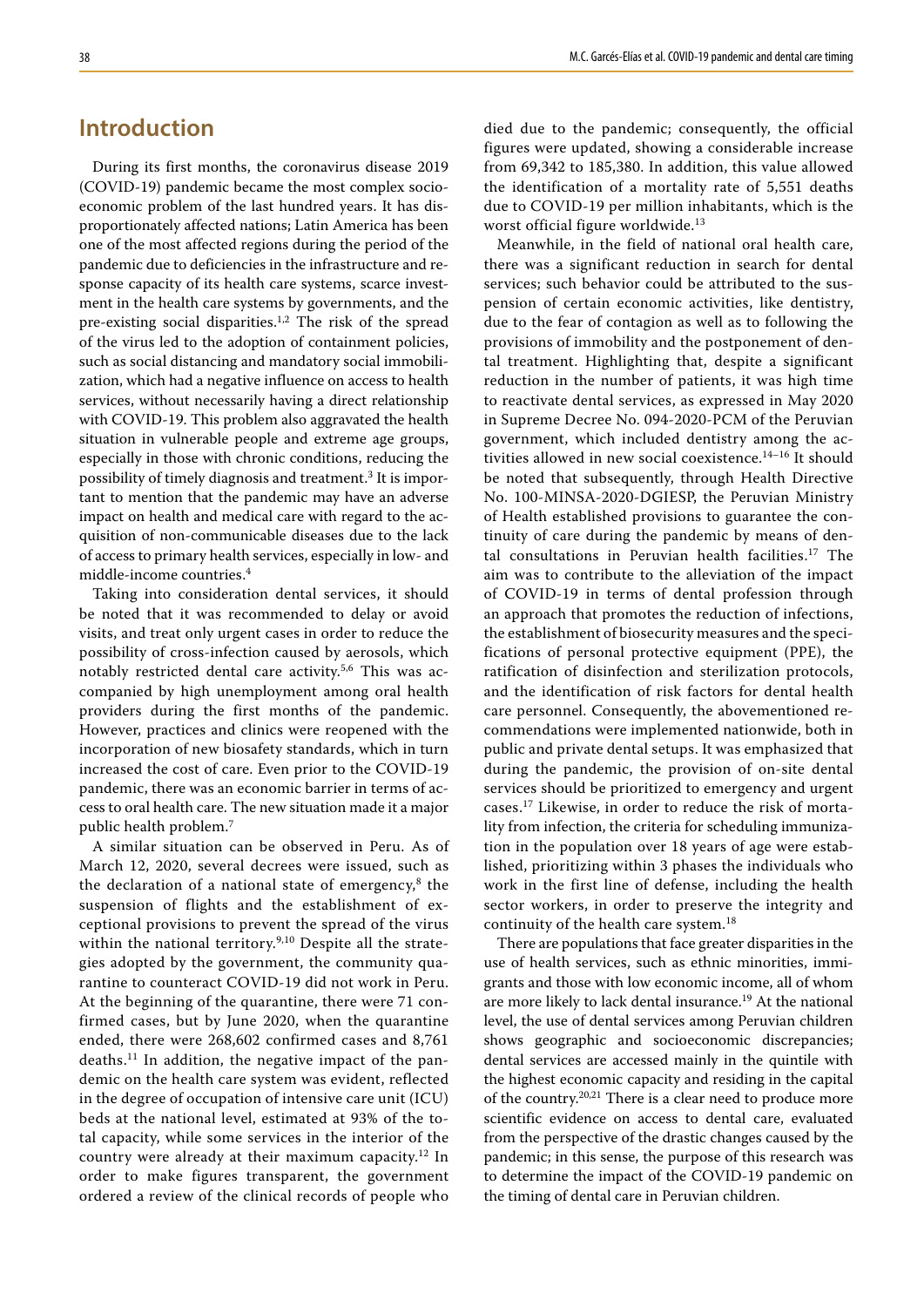### **Material and methods**

This research used the databases of the 2019 and 2020 Demographic and Family Health Surveys (ENDES), developed by the National Institute of Statistics and Informatics of Peru (INEI). The ENDES is a survey applied annually through home interviews that has a stratified 2-stage cluster-sample design, representative at national, regional, urban, and rural levels. Additionally, it provides information on access to dental care in children aged 0–11 years. In 2019, a sample size of 36,760 dwellings was considered, with a total of 42,115 respondents, while in 2020, the sample size was 37,390 dwellings and 20,510 respondents. A decrease in the number of participants between the 2 years may be due to the COVID-19 pandemic. For the present study, only the records of those subjects who responded to the question about the time since their last dental care were considered, extracting a total of 32,111, with 22,166 (69.03%) subjects for 2019 and 9,945 (30.97%) subjects for 2020. For both years, the surveys were applied from January to December; however, the 2020 survey involved changes due to the health emergency situation and the need to reach the established sample, which led to the implementation of telephone interviews and the subsequent return to face-to-face interviews, maintaining the biosecurity of the field personnel.<sup>22</sup>

Regarding the definition of variables, the time since the last dental care measured in years was considered the dependent variable. For the independent variable, the year was categorized as 2019 and 2020, considering the latter as the period in which the COVID-19 pandemic developed in Peru. In addition, other covariates were incorporated into the analysis, which were grouped into 3 dimensions, namely health characteristics, geographic characteristics and sociodemographic characteristics. The first of these included the possession of health insurance and the place of dental care, categorized into care provided by the Ministry of Health, Social Security (ESSALUD), Armed Forces and Police (FFAA/PNP), and the private sector. With respect to geographic characteristics, the area of residence was categorized as urban, rural or natural region, which could be defined as the Lima metropolitan area (the capital of the country), the rest of the coast, highlands, and jungle. The place of residence was classified as capital, city, town, and countryside. Finally, altitude was dichotomized into less than 2,500 meters above mean sea level (MAMSL) and equal to or more than 2,500 MAMSL. Sociodemographic characteristics were catalogued in quintiles of wealth, a variable composed of the particularities and disposition to some consumption of goods and services that each household possesses. Later, through the methodology applied in the U.S. Demographic and Health Surveys

Program,<sup>23</sup> a score was assigned to each household and the same score was assigned to each one of its residents, which allowed stratifying each household from the  $1<sup>st</sup>$  quintile (the poorest) to the  $5<sup>th</sup>$  quintile (the richest).<sup>23,24</sup> Age was grouped as  $0-5$  years and 6–11 years. Finally, the sex variable was considered. It is important to mention that these covariates were also analyzed in previous studies.<sup>20,25,26</sup>

#### **Statistical analysis**

The ENDES databases were extracted from the official INEI website (<http://iinei.inei.gob.pe/microdatos/>) through various modules, which were unified into a single database for the subsequent analysis with the use of the IBM SPSS Statistics for Windows software, v. 25.0 (IBM Corp., Armonk, USA). The analysis was carried out using the complex samples module, since ENDES is a national survey with possible representative estimates.

A descriptive analysis of the qualitative variables was carried out by means of absolute and relative frequencies. For the variable time since the last dental care, the mean and standard deviation (*M* ±*SD*) values were obtained. In addition, the normality of the distribution of the dependent variable was evaluated according to other variables with the Kolmogorov– Smirnov test. Subsequently, nonparametric tests were applied – the Mann–Whitney *U* test for dichotomous variables and the Kruskal–Wallis test for polytomous variables. Next, hierarchical multiple linear regression was developed with the purpose of generating models between the independent variables and the time since the last dental care, according to the dimensions to be analyzed by years separately and together. It is important to mention that a logarithmic transformation was previously applied to the dependent variable due to the lack of normal distribution. The confidence level in the study was 95%, and *p* < 0.05 was considered an indicator of statistical significance in all tests.

### **Results**

The time since the last dental care in 2019 was 5.25  $\pm$ 4.30 years, and it increased to 6.64  $\pm$ 4.90 years in 2020. This difference was statistically significant  $(p < 0.001)$  and represented an increase of 1.39 years. In 2019, the time since the last dental care differed significantly with regard to health insurance tenure, the area of residence, the natural region of residency, altitude, age, and sex ( $p < 0.05$ ). In 2020, differences regarded the place of dental care and the natural region of residency (*p* < 0.05) (Table 1).

A hierarchical multiple linear regression analysis was also performed, considering the models in years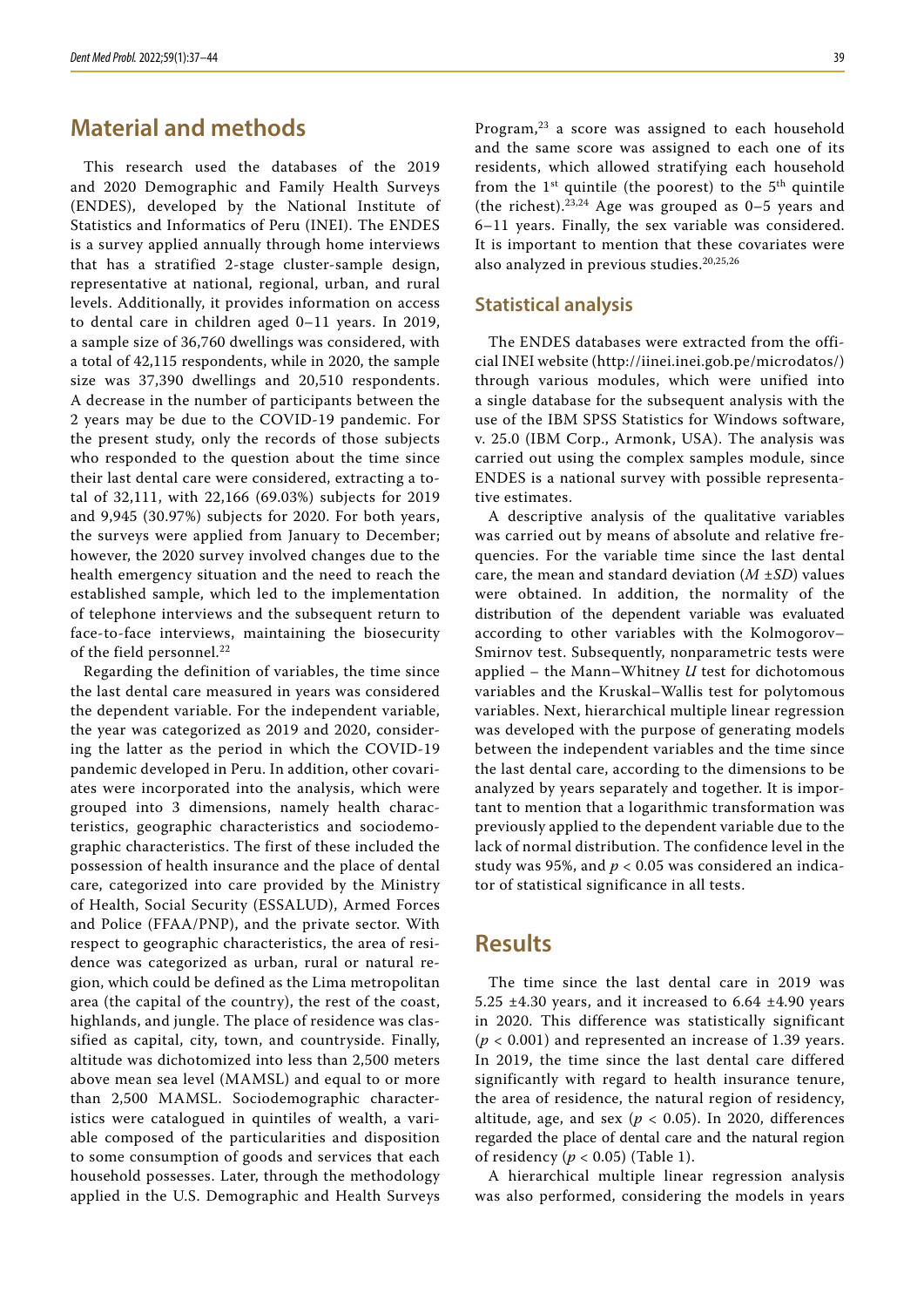|                                                   |                                                         |                          |                                                                |                                 | 2019                                                                             |                                                                | 2020                           |                                    |                      |  |
|---------------------------------------------------|---------------------------------------------------------|--------------------------|----------------------------------------------------------------|---------------------------------|----------------------------------------------------------------------------------|----------------------------------------------------------------|--------------------------------|------------------------------------|----------------------|--|
|                                                   | <b>Total</b><br>n(%)                                    | n(%)                     | time since<br>the last<br>dental care<br>[years]<br>$M \pm SD$ | <i>p</i> -value                 | n(%)                                                                             | time since<br>the last<br>dental care<br>[years]<br>$M \pm SD$ | <i>p</i> -value                |                                    |                      |  |
| Year of the COVID-19 pandemic<br>$p < 0.001^{+*}$ |                                                         |                          | 32,111 (100.00)                                                | 22,166 (69.30)                  | $5.25 \pm 4.30$                                                                  |                                                                | 9,945 (30.97)                  | $6.64 + 4.90$                      |                      |  |
|                                                   | health<br>insurance                                     | yes<br>no                | 26,008 (80.99)<br>6,103 (19.01)                                | 17,874 (80.64)<br>4,292 (19.36) | $5.19 \pm 4.29$<br>$5.48 \pm 4.32$                                               | $< 0.001**$                                                    | 8,134 (81.79)<br>1,811 (18.21) | $6.62 \pm 4.89$<br>$6.73 \pm 4.97$ | $0.475^{+}$          |  |
| Health                                            |                                                         | Ministry of Health       | 19,315 (60.38)                                                 | 13,479 (61.07)                  | $5.23 \pm 4.28$                                                                  |                                                                | 5,836 (58.83)                  | $6.76 \pm 4.89$                    |                      |  |
| characteristics                                   | place<br>of dental care                                 | Social Security          | 4,990 (15.60)                                                  | 3,486 (15.80)                   | $5.34 \pm 4.36$                                                                  |                                                                | 1,504 (15.16)                  | $7.30 \pm 5.06$                    |                      |  |
|                                                   | $n = 31,990$<br>(22,070/9,920)                          | Armed Forces and Police  | 106(0.33)<br>89 (0.40)<br>$4.36 \pm 3.83$                      |                                 | $0.155*$                                                                         | 17(0.17)                                                       | $8.94 \pm 5.08$                | $< 0.001**$                        |                      |  |
|                                                   |                                                         | private sector           | 7,579 (23.69)                                                  | 5,016 (22.73)                   | $5.24 \pm 4.31$                                                                  |                                                                | 2,563 (25.84)                  | $5.96 \pm 4.83$                    |                      |  |
|                                                   | area<br>of residence                                    | urban                    | 15,558 (75.29)                                                 | 10,631 (72.12)                  | $5.41 \pm 4.35$                                                                  |                                                                | 4,927 (73.60)                  | $6.66 \pm 4.87$                    |                      |  |
|                                                   |                                                         | rural                    | 5,876 (27.41)                                                  | 4,109 (27.88)                   | $5.19 \pm 4.26$                                                                  | $0.006^{+*}$                                                   | 1,767 (26.40)                  | $6.66 \pm 4.86$                    | 0.790                |  |
|                                                   | natural region<br>of residency                          | Lima metropolitan area   | 2,983 (13.92)                                                  | 1,944 (13.19)                   | $5.46 \pm 4.45$<br>$5.49 \pm 4.35$<br>$<$ 0.001 <sup>‡*</sup><br>$5.15 \pm 4.28$ |                                                                | 1,039 (15.52)                  | $7.04 \pm 5.13$                    | $< 0.001**$          |  |
|                                                   |                                                         | rest of the coast        | 6,335 (29.56)                                                  | 4,350 (29.51)                   |                                                                                  |                                                                | 1,985 (29.65)                  | $6.81 \pm 4.81$                    |                      |  |
|                                                   |                                                         | highlands                | 7,570 (35.32)                                                  | 5,324 (36.12)                   |                                                                                  |                                                                | 2,246 (33.55)                  | $6.68 \pm 4.89$                    |                      |  |
| Geographic<br>characteristics                     |                                                         | jungle                   | $5.43 \pm 4.28$<br>4,546 (21.21)<br>3,122 (21.18)              |                                 |                                                                                  | 1,424 (21.27)                                                  | $6.12 \pm 4.67$                |                                    |                      |  |
| $n = 21,434$                                      | place<br>of residence                                   | capital                  | 2,983 (13.92)                                                  | 1,944 (13.19)                   | $5.46 \pm 4.45$                                                                  |                                                                | 1,039 (15.52)                  | $7.04 \pm 5.13$                    | $0.140^{+}$          |  |
| (14,740/6,694)                                    |                                                         | city                     | 6,599 (30.79)                                                  | 4,509 (30.59)                   | $5.41 \pm 4.39$                                                                  |                                                                | 2,090 (31.22)                  | $6.52 \pm 4.79$                    |                      |  |
|                                                   |                                                         | town                     | 5,976 (27.88)                                                  | 4,178 (28.34)                   | $5.39 + 4.27$                                                                    | $0.054*$                                                       | 1,798 (26.86)                  | $6.59 + 4.81$                      |                      |  |
|                                                   |                                                         | countryside              | 5,876 (27.41)                                                  | 4,109 (27.88)                   | $5.19 \pm 4.26$                                                                  |                                                                | 1,767 (26.40)                  | $6.66 \pm 4.86$                    |                      |  |
|                                                   |                                                         | <2,500 MAMSL             | 14,988 (69.93)                                                 | 10,215 (69.30)                  | $5.43 \pm 4.35$                                                                  |                                                                | 4,773 (71.30)                  | $6.62 \pm 4.88$                    |                      |  |
|                                                   | altitude                                                | >2,500 MAMSL             | 6,446 (30.07)                                                  | 4,525 (30.70)                   | $5.17 \pm 4.27$                                                                  | $< 0.001^{+*}$                                                 | 1,921 (28.70)                  | $6.75 \pm 4.85$                    | 0.300 <sup>†</sup>   |  |
|                                                   | quintile<br>of wealth<br>$n = 20,381$<br>(14,019/6,362) | 1 <sup>st</sup> quintile | 4,689 (23.01)                                                  | 3,326 (23.72)                   | $5.27 \pm 4.27$                                                                  |                                                                | 1,363 (21.42)                  | $6.59 \pm 4.86$                    | 0.794 <sup>‡</sup>   |  |
|                                                   |                                                         | 2 <sup>nd</sup> quintile | 5,336 (28.18)                                                  | 3,748 (26.74)                   | $5.36 \pm 4.26$                                                                  |                                                                | 1,588 (24.96)                  | $6.71 \pm 4.76$                    |                      |  |
|                                                   |                                                         | 3 <sup>rd</sup> quintile | 4,358 (21.38)                                                  | 2,936 (20.94)                   | $5.46 \pm 4.42$                                                                  | 0.567 <sup>‡</sup>                                             | 1,422 (22.35)                  | $6.70 \pm 4.90$                    |                      |  |
|                                                   |                                                         | 4 <sup>th</sup> quintile | 3,423 (16.80)                                                  | 2,327 (16.60)                   | $5.35 \pm 4.33$                                                                  |                                                                | 1,096 (17.23)                  | $6.72 \pm 4.95$                    |                      |  |
| Sociodemographic<br>characteristics               |                                                         | 5 <sup>th</sup> quintile | 2,575 (12.63)                                                  | 1,682 (12.00)                   | $5.30 \pm 4.39$                                                                  |                                                                | 893 (14.04)                    | $6.63 \pm 5.05$                    |                      |  |
|                                                   | age                                                     | $0 - 5$                  | 14,607 (45.49)                                                 | 10,237 (46.18)                  | $4.95 \pm 4.29$                                                                  |                                                                | 4,370 (43.94)                  | $6.64 \pm 5.05$                    | $0.068+$             |  |
|                                                   | [years]                                                 | $6 - 11$                 | 17,504 (54.51)                                                 | 11,929 (53.82)                  | $<$ 0.001 <sup>+*</sup><br>$5.51 \pm 4.29$                                       |                                                                | 5,575 (56.06)                  | $6.65 \pm 4.79$                    |                      |  |
|                                                   |                                                         | male                     | 18,643 (58.06)                                                 | 12,860 (58.02)                  | $5.31 \pm 4.32$                                                                  | $0.019^{+\ast}$                                                | 5,783 (58.15)                  | $6.65 \pm 4.90$                    | $0.778$ <sup>+</sup> |  |
|                                                   | sex                                                     | female                   | 13,468 (41.94)                                                 | 9,306 (41.98)                   | $5.17 \pm 4.28$                                                                  |                                                                | 4,162 (41.85)                  | $6.63 \pm 4.91$                    |                      |  |

Table 1. Year, health, geographic and sociodemographic characteristics with reference to the time since the last dental care in Peruvian children in 2019 and 2020

*n* – number; *M* – mean; *SD* – standard deviation; COVID-19 – coronavirus disease 2019; MAMSL – meters above mean sea level; † Mann–Whitney U test;<br>‡Kruskal–Wallis test: \* statistically significant Kruskal–Wallis test; \* statistically significant.

separately and as a whole. When the analysis was done by separate years, the models were not statistically significantly different for any variable ( $p > 0.05$ ) (Table 2); however, when analyzed as a whole and taking into account the year as a variable, only model 1 of the year was valid ( $p = 0.018$ ), with  $R^2 = 2.90$ , a constant equal to 3.852, the non-standardized regression coefficient (*β*) of 1.653, and a 95% confidence interval (*CI*) of 0.289–3.018. Although other models were not significant, the statistical significance of the year variable was maintained in all of them  $(p < 0.05)$  (Table 3).

# **Discussion**

Due to the COVID-19 pandemic, inequalities in terms of equitable health care have increased, disadvantaging certain minority communities that face barriers in access to health services.<sup>27</sup> This situation may have indirect detrimental effects, such as an increase in morbidities due to the lack of preventive services, untimely diagnoses and the cessation of treatment for chronic pathologies, impacting more significantly fragile economies, like those of developing countries.28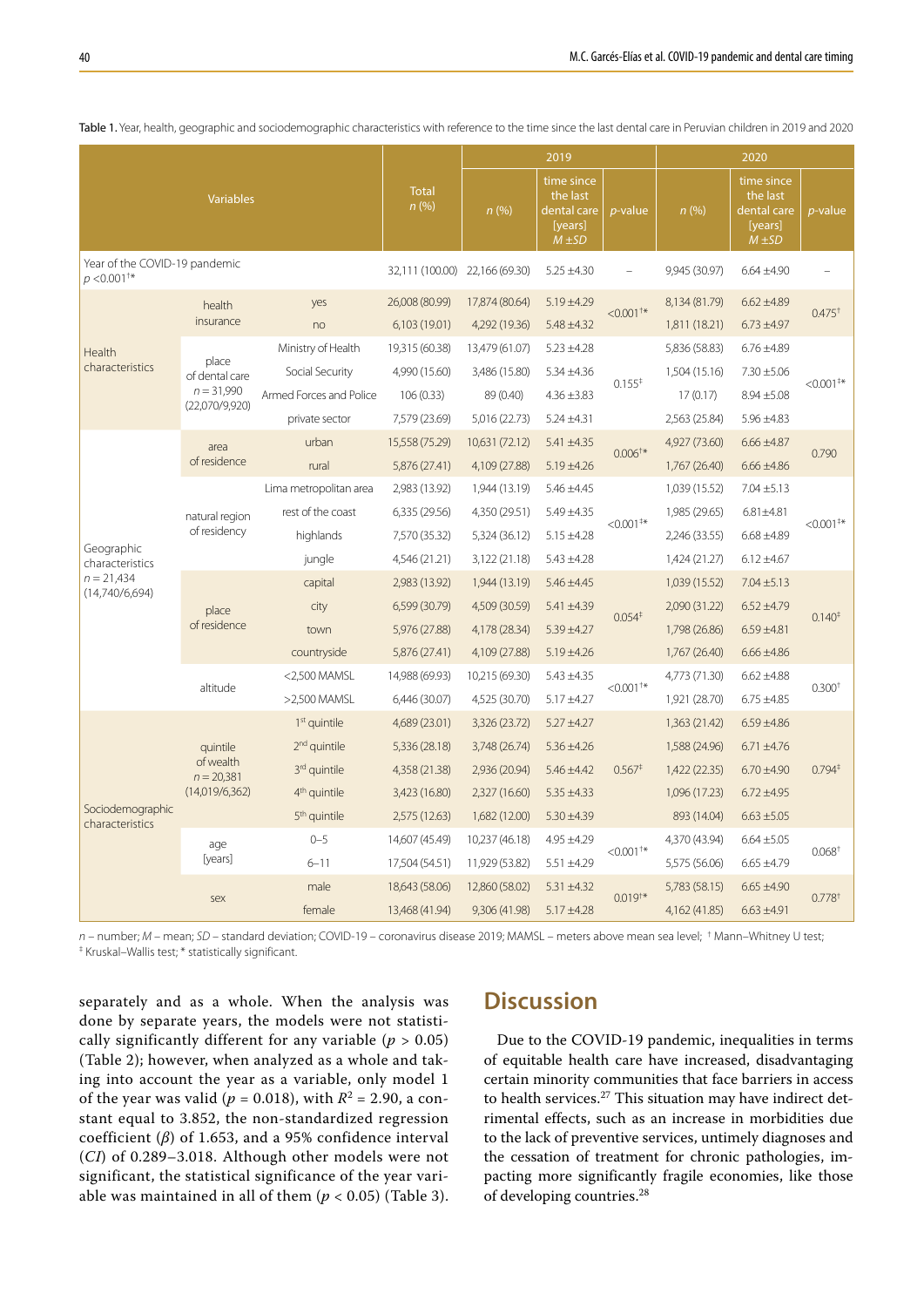| <b>Variables</b> |         |                       | $\mathbb{R}^2$<br>[%]          | Change<br>of $R^2$ | $p$ -value<br>(change<br>of $R^2$ ) | Constant | Non-<br>standardized<br>regression<br>coefficient | <b>Standardized</b><br>regression<br>coefficient | 95% CI              | $p$ -value          | $p$ -value<br>(model) |       |
|------------------|---------|-----------------------|--------------------------------|--------------------|-------------------------------------|----------|---------------------------------------------------|--------------------------------------------------|---------------------|---------------------|-----------------------|-------|
|                  |         |                       | health insurance               |                    |                                     | 0.885    |                                                   | $-0.311$                                         | $-0.028$            | $-2.155$ to $1.534$ | 0.740                 | 0.885 |
|                  | model 1 | health                | place of dental care           | 0.20               | 0.20                                |          | 5.880                                             | 0.113                                            | 0.031               | $-0.498$ to 0.724   | 0.715                 |       |
|                  |         | health                | health insurance               |                    | 3.00                                |          |                                                   | 1.821                                            | 0.148               | $-1.606$ to 5.247   | 0.290                 | 0.616 |
|                  |         |                       | place of dental care           | 3.20               |                                     | 0.382    | 6.995                                             | 0.009                                            | 0.002               | $-1.131$ to 1.148   | 0.998                 |       |
|                  |         |                       | area of residence              |                    |                                     |          |                                                   | $-1.731$                                         | $-0.146$            | $-4.677$ to 1.216   | 0.247                 |       |
|                  | model 2 | geographic            | natural region<br>of residency |                    |                                     |          |                                                   | 0.080                                            | 0.019               | $-0.758$ to 0.918   | 0.851                 |       |
|                  |         |                       | place of residence             |                    |                                     |          |                                                   | 0.808                                            | 0.183               | $-0.361$ to 1.978   | 0.174                 |       |
|                  |         |                       | altitude                       |                    |                                     |          |                                                   | $-0.970$                                         | $-0.099$            | $-2.829$ to 0.888   | 0.304                 |       |
| 2019             |         | health                | health insurance               |                    |                                     |          |                                                   | $-0.413$                                         | $-0.038$            | $-2.346$ to 1.520   | 0.641                 | 0.633 |
|                  |         |                       | place of dental care           |                    |                                     |          |                                                   | 0.158                                            | 0.044               | $-0.512$ to 0.829   | 0.641                 |       |
|                  |         |                       | area of residence              | 6.40               | 3.20                                | 0.492    | 8.818                                             | $-1.953$                                         | $-0.165$            | $-5.188$ to 1.282   | 0.234                 |       |
|                  |         | geographic            | natural region<br>of residency |                    |                                     |          |                                                   | 0.179                                            | 0.044               | $-0.721$ to 1.079   | 0.695                 |       |
|                  | model 3 |                       | place of residence             |                    |                                     |          |                                                   | 0.692                                            | 0.157               | $-0.535$ to 1.919   | 0.266                 |       |
|                  |         |                       | altitude                       |                    |                                     |          |                                                   | $-1.427$                                         | $-0.146$            | $-3.387$ to 0.534   | 0.152                 |       |
|                  |         | socio-<br>demographic | quintile of wealth             |                    |                                     |          |                                                   | 0.295                                            | 0.095               | $-0.510$ to $1.100$ | 0.470                 |       |
|                  |         |                       | age                            |                    |                                     |          |                                                   | $-4.869$                                         | $-0.101$            | $-13.289$ to 3.497  | 0.251                 |       |
|                  |         |                       | sex                            |                    |                                     |          |                                                   | $-0.091$                                         | $-0.011$            | $-1.580$ to 1.398   | 0.904                 |       |
|                  | model 1 | health                | health insurance               |                    | 2.20<br>2.20                        | 0.571    | 3.746                                             | 1.803                                            | 0.147               | $-1.649$ to 5.254   | 0.299                 | 0.571 |
|                  |         |                       | place of dental care           |                    |                                     |          |                                                   | 0.083                                            | 0.021               | $-1.050$ to 1.216   | 0.883                 |       |
|                  |         | health                | health insurance               |                    |                                     |          | 9.213                                             | 1.821                                            | 0.148               | $-1.606$ to 5.247   | 0.290                 | 0.371 |
|                  |         |                       | place of dental care           |                    |                                     |          |                                                   | 0.009                                            | 0.002               | $-1.131$ to $1.148$ | 0.998                 |       |
|                  |         |                       | area of residence              |                    |                                     |          |                                                   | $-2.656$                                         | $-0.187$            | $-9.044$ to 3.732   | 0.407                 |       |
|                  | model 2 | geographic            | natural region<br>of residency | 12.70              | 10.40                               | 0.258    |                                                   | $-1.178$                                         | $-0.242$            | $-3.037$ to 0.680   | 0.208                 |       |
|                  |         |                       | place of residence             |                    |                                     |          |                                                   | $-0.011$                                         | $-0.002$            | $-2.624$ to 2.603   | 0.993                 |       |
|                  |         |                       | altitude                       |                    |                                     |          | 0.319                                             | 0.029                                            | $-3.380$ to 4.018   | 0.863               |                       |       |
| 2020             |         | health                | health insurance               | 7.40<br>20.00      |                                     | 0.435    |                                                   | 1.451                                            | 0.118               | $-2.127$ to 5.028   | 0.418                 | 0.420 |
|                  |         |                       | place of dental care           |                    |                                     |          | 7.957                                             | $-0.160$                                         | $-0.040$            | $-1.366$ to $1.046$ | 0.790                 |       |
| model 3          |         | geographic            | area of residence              |                    |                                     |          |                                                   | $-4.511$                                         | $-0.318$            | $-11.813$ to 2.791  | 0.219                 |       |
|                  |         |                       | natural region<br>of residency |                    |                                     |          |                                                   | $-1.609$                                         | $-0.330$            | $-3.679$ to 0.460   | 0.124                 |       |
|                  |         |                       | place of residence             |                    |                                     |          |                                                   | 0.511                                            | 0.103               | $-2.226$ to 3.248   | 0.708                 |       |
|                  |         | socio-<br>demographic | altitude                       |                    |                                     |          |                                                   | $-0.505$                                         | $-0.045$            | $-4.328$ to 3.319   | 0.791                 |       |
|                  |         |                       | quintile of wealth             |                    |                                     |          | $-0.746$                                          | $-0.195$                                         | $-2.499$ to $1.006$ | 0.395               |                       |       |
|                  |         |                       | age                            |                    |                                     |          |                                                   | $-5.130$                                         | $-0.980$            | $-13.181$ to 3.245  | 0.224                 |       |
|                  |         |                       | sex                            |                    |                                     |          |                                                   | 1.253                                            | 0.125               | $-1.699$ to 4.206   | 0.393                 |       |

Table 2. Hierarchical multiple regression models for health, geographic and sociodemographic characteristics with reference to the time since the last dental care in the study sample (*N* = 32,111)

*R*2 – determination coefficient; *CI* – confidence interval.

This study reveals an increase of 1 year in the time since the last dental care as compared to the year prior to the outbreak of the COVID-19 pandemic in children under 12 years of age. Previous research by Azañedo et al.,<sup>29</sup> Hernández-Vásquez et al.,<sup>21</sup> and Aravena-Rivas and Carbajal-Rodríguez<sup>20</sup> identified certain determinants of access to oral health services, such as the natural region of residency, living in an urban or rural area, the wealth quintile, the educational level of caregivers, and age. It was observed that the Peruvian population under 12 years of age had limited access to dental services.<sup>20,21,29</sup>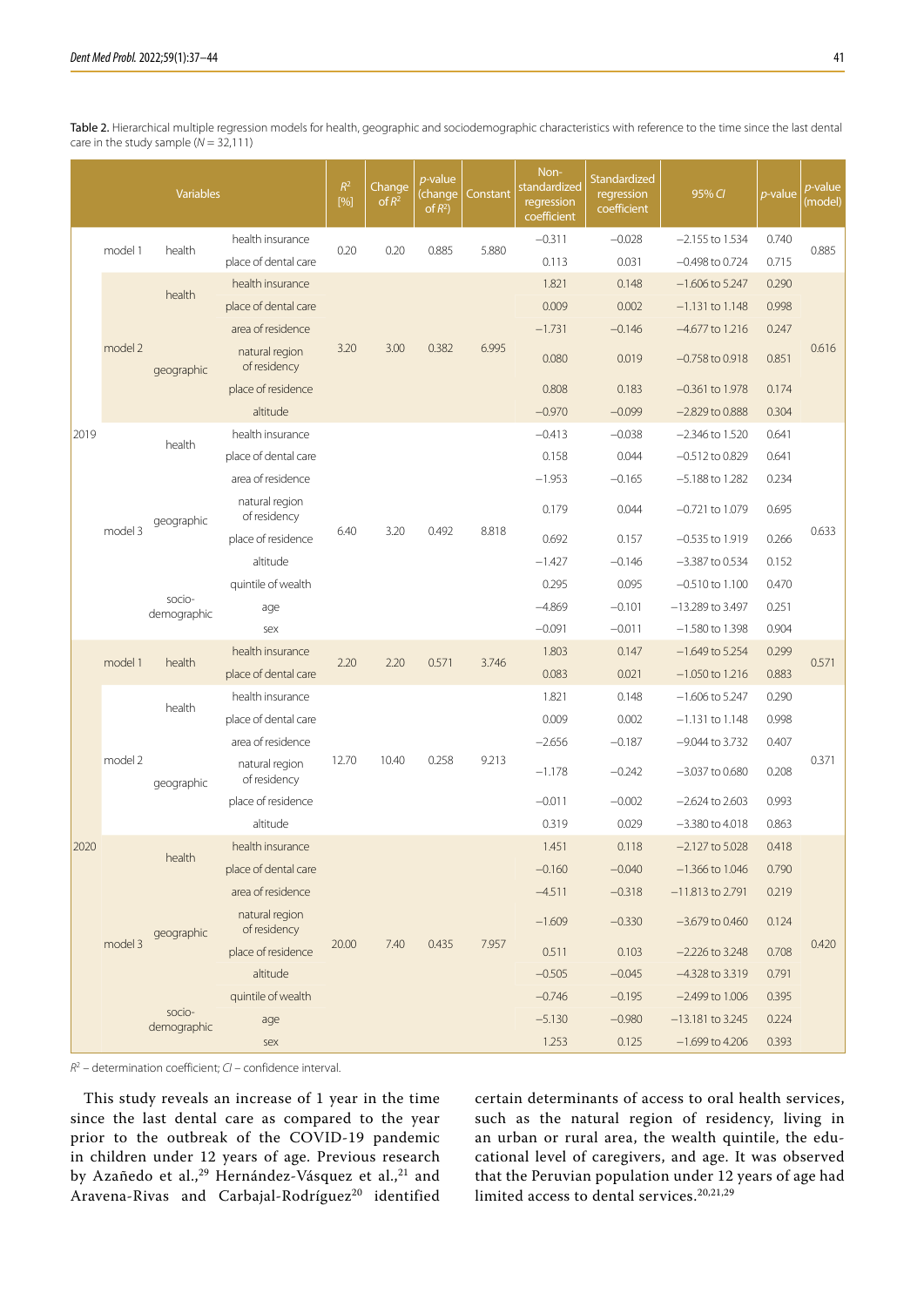| <b>Variables</b> |                               |                               | $R^2$ | Change<br>of $R^2$ | $p$ -value<br>(change<br>of $R^2$ ) | Constant | Non-<br>standardized<br>regression<br>coefficient | Standardized<br>regression<br>coefficient | 95% CI              | $p$ -value | $\overline{p}$ -value<br>(model) |
|------------------|-------------------------------|-------------------------------|-------|--------------------|-------------------------------------|----------|---------------------------------------------------|-------------------------------------------|---------------------|------------|----------------------------------|
| Model 1          | year of the COVID-19 pandemic |                               |       | 2.90               | $0.018*$                            | 3.852    | 1.653                                             | 0.170                                     | 0.289 to 3.018      | $0.018*$   | $0.018*$                         |
| Model 2          |                               | year of the COVID-19 pandemic |       |                    |                                     |          | 1.657                                             | 0.170                                     | 0.286 to 3.029      | $0.018*$   |                                  |
|                  | health                        | health insurance              | 3.00  | 0.20               | 0.858                               | 3.080    | 0.315                                             | 0.027                                     | $-1.311$ to $1.942$ | 0.703      | 0.117                            |
|                  |                               | place of dental care          |       |                    |                                     |          | 0.109                                             | 0.028                                     | $-0.429$ to 0.646   | 0.691      |                                  |
| Model 3          | year of the COVID-19 pandemic |                               |       |                    |                                     |          | 1.755                                             | 0.180                                     | 0.364 to 3.146      | $0.014*$   |                                  |
|                  | health                        | health insurance              | 5.20  | 2.20               | 0.378                               | 5.584    | 0.278                                             | 0.024                                     | $-1.383$ to 1.938   | 0.742      | 0.184                            |
|                  |                               | place of dental care          |       |                    |                                     |          | 0.050                                             | 0.013                                     | -4.970 to 0.596     | 0.858      |                                  |
|                  |                               | area of residence             |       |                    |                                     |          | $-1.925$                                          | $-0.151$                                  | $-4.618$ to 0.769   | 0.160      |                                  |
|                  | geographic                    | natural region of residency   |       |                    |                                     |          | $-0.208$                                          | $-0.048$                                  | $-0.980$ to $0.563$ | 0.595      |                                  |
|                  |                               | place of residence            |       |                    |                                     |          | 0.470                                             | 0.102                                     | $-604$ to 1.544     | 0.389      |                                  |
|                  |                               | altitude                      |       |                    |                                     |          | $-0.718$                                          | $-0.069$                                  | $-2.381$ to 0.946   | 0.396      |                                  |
|                  | year of the COVID-19 pandemic |                               |       |                    |                                     |          | 1.922                                             | 0.198                                     | 0.487 to 3.357      | $0.009*$   |                                  |
|                  | health                        | health insurance              | 8.40  | 3.10               | 0.291                               | 9.522    | 0.148                                             | 0.013                                     | $-1.538$ to $1.834$ | 0.862      | 0.182                            |
|                  |                               | place of dental care          |       |                    |                                     |          | 0.111                                             | 0.029                                     | $-0.456$ to 0.677   | 0.700      |                                  |
| Model 4          | geographic                    | area of residence             |       |                    |                                     |          | $-2.732$                                          | $-0.215$                                  | $-5.681$ to 0.216   | 0.069      |                                  |
|                  |                               | natural region of residency   |       |                    |                                     |          | $-0.269$                                          | $-0.061$                                  | $-1.093$ to 0.556   | 0.521      |                                  |
|                  |                               | place of residence            |       |                    |                                     |          | 0.395                                             | 0.086                                     | $-0.707$ to 1.497   | 0.480      |                                  |
|                  |                               | altitude                      |       |                    |                                     |          | $-1.101$                                          | $-0.106$                                  | $-2.814$ to 0.611   | 0.206      |                                  |
|                  |                               | quintile of wealth            |       |                    |                                     |          | $-0.048$                                          | $-0.015$                                  | $-0.762$ to 0.666   | 0.894      |                                  |
|                  | socio-<br>demographic         | age                           |       |                    |                                     |          | $-5.690$                                          | $-0.094$                                  | $-14.372$ to 2.991  | 0.198      |                                  |
|                  |                               | sex                           |       |                    |                                     |          | 0.285                                             | 0.031                                     | $-1.035$ to 1.606   | 0.670      |                                  |

Table 3. Hierarchical multiple regression models for year, health, geographic and sociodemographic characteristics with reference to the time since the last dental care in the study sample (*N* = 32,111)

\* statistically significant.

It is important to consider that during 2019 there were significant differences in the timing of dental care according to health insurance tenure, the area of residence, the natural region of residency, altitude, age, and sex. Understanding that, under normal conditions, i.e., without the COVID-19 pandemic, these characteristics determined disparities in relation to the time it took for an individual to be attended. However, for 2020, there were modifications in factors that produced these differences in previous years, as is the case of the place of care, where the contribution of the Ministry of Health, Armed Forces and Police facilities considerably increased the time since the last dental care. Private health care institutions, however, did not present major changes in this aspect as compared to a previous period. Regarding the natural region of origin, there was a generalized increase in temporality, which would indicate that persons under 12 years of age stopped receiving care at the national level.

Although the results show an increase in all of the variables studied, it can be said that there are no longer significant differences between them. In addition, it is understood that of all the characteristics evaluated in the year 2020, the only one that shows great relevance is

the year of analysis, which presents significant differences as a variable and as an explanatory model in itself. In this sense, the year had a negative impact on the timing of dental care in Peruvian children under 12 years of age. Also, some other studies mention access to dental care during the pandemic. Firstly, Brian and Weintraub stated that accessibility had been limited, especially in populations with a higher risk of COVID-19, and they also emphasized the measures that were advised, such as avoiding dental care unless it was an emergency, and in cases of COVID-19, delaying it until recovery.30 Likewise, Kranz et al. reported that 74.7% of adults delayed their dental visits for any type of preventive or recuperative care due to the pandemic.<sup>31</sup>

In accordance with the findings of the present study, it is important to mention that multiple legal provisions and strategies to contain the spread of the virus and strengthen the quarantine were implemented in Peru $8-10$ ; however, these did not produce the expected results, with a disproportionate increase in both the number of infections and the number of deaths.<sup>11</sup> In addition, the national health care system faced one of the most critical scenarios ever experienced, such as the deficit of ICU beds. The correction of the underreporting of positive cases and deaths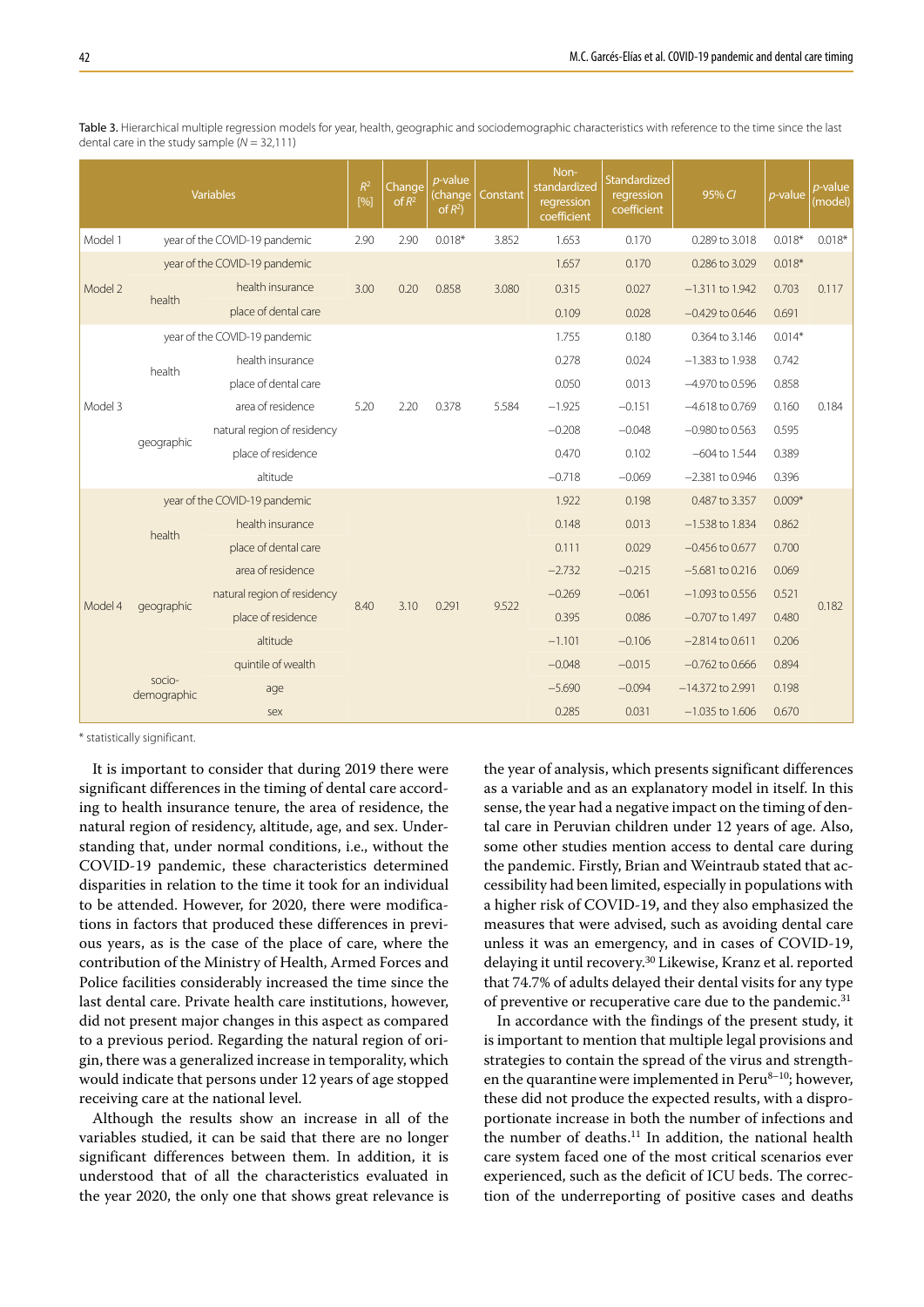provided hopeless figures that showed the magnitude and severity of the problem, as it translated into the worst global case fatality rate. $12,13$  From a dental perspective, the pandemic led to the abrupt interruption of activities, which were allowed and resumed much later within the context of new normality, through policies that ratified biosecurity and the prioritization of care for emergency and urgent cases.<sup>14-17</sup> Subsequently, with the aim of protecting and strengthening the health care human resources, the program of immunization against COVID-19 was initiated, benefiting the health care personnel, including dentists.18

### **Limitations**

As for the limitations in the development of this research, its cross-sectional design stands out, which makes it impossible to infer causal relationships with regard to the results.

Furthermore, secondary data from ENDES was used, and there could be a possible emergence of memory bias due to the self-reported information provided by the respondents as well as the loss of information for data analysis.

Finally, it is important to consider that in previous years there were already circumstances that complicated and delayed access to dental care in the country; however, the drastic changes resulting from the COVID-19 pandemic had a preponderant influence on all health care systems and multiple sectors that make up society, with negative repercussions on the accessibility of dental care, either because of the measures implemented by the government or because of the consequences they brought with them. It is evident that within the context of COVID-19, both personal habits and health services underwent important modifications to control the number of infections; however, a radical change in the timing of dental care suggests that the pre-existing problems with access to dental care have increased, especially in vulnerable populations, such as children, even though the state has implemented and strengthened contingency strategies, like teledentistry.

# **Conclusions**

The 2020 COVID-19 pandemic year negatively impacted the timing of dental care in Peruvian children, increasing it by 1.39 years as compared to 2019.

### **Ethics approval and consent to participate**

The study was developed with the open access information provided by the National Institute of Statistics and Informatics of Peru (INEI). Therefore, no ethical approval was required, with regard to the secondary analysis of anonymous information about the study subjects.

### **Data availability**

All data generated and/or analyzed during this study is included in this published article.

### **Consent for publication**

Not applicable.

#### **ORCID iDs**

María Claudia Garcés-Elías https://orcid.org/0000-0003-4873-7661 César Eduardo Del Castillo-López

https://orcid.org/0000-0001-6831-897X

Roberto Antonio León-Manco https://orcid.org/0000-0001-9641-1047 Andrés Alonso Agudelo-Suárez **ID** https://orcid.org/0000-0002-8079-807X

#### **References**

- 1. Bański J, Mazur M, Kamińska W. Socioeconomic conditioning of the development of the COVID-19 pandemic and its global spatial differentiation. *Int J Environ Res Public Health*. 2021;18(9):4802. doi:10.3390/ijerph18094802
- 2. Santander-Gordon D, Iturralde GA, Freire-Paspuel B, et al. Crucial contribution of the universities to SARS-CoV-2 surveillance in Ecuador: Lessons for developing countries. *One Health*. 2021;13:100267. doi:10.1016/j.onehlt.2021.100267
- 3. Bambra C, Riordan R, Ford J, Matthews F. The COVID-19 pandemic and health inequalities. *J Epidemiol Community Health*. 2020;74(11):964–968. doi:10.1136/jech-2020-214401
- 4. Bullen C, McCormack J, Calder A, et al. The impact of COVID-19 on the care of people living with noncommunicable diseases in low- and middle-income countries: An online survey of physicians and pharmacists in nine countries. *Prim Health Care Res Dev*. 2021;22:e30. doi:10.1017/S146342362100030X
- 5. Nair AK, Mathew P, Sreela LS, Prasad TS, Jose M. Knowledge and attitude toward COVID-19 and dental treatment – its availability and treatment satisfaction during the pandemic among adult population – an online survey. *J Educ Health Promot*. 2021;10:77. doi:10.4103/jehp.jehp\_800\_20
- 6. Lundberg A, Hillebrecht AL, McKenna G, Srinivasan M. COVID-19: Impacts on oral healthcare delivery in dependent older adults. *Gerodontology*. 2021;38(2):174–178. doi:10.1111/ger.12509
- 7. Elster N, Parsi K. Oral health matters: The ethics of providing oral health during COVID-19. *HEC Forum*. 2021;33(1–2):157–164. doi:10.1007/s10730-020-09435-3
- 8. Government of Peru, Ministry of Health. DS No. 008-2020-SA. Decreto Supremo que declara en Emergencia Sanitaria a nivel nacional por el plazo de noventa (90) días calendario y dicta medidas de prevención y control del COVID-19. Lima, Peru: Government of Peru; 2020. [https://cdn.www.gob.pe/uploads/document/](https://cdn.www.gob.pe/uploads/document/file/605928/DS_008-2020-SA.PDF) [file/605928/DS\\_008-2020-SA.PDF](https://cdn.www.gob.pe/uploads/document/file/605928/DS_008-2020-SA.PDF). Accessed June 15, 2021.
- 9. Government of Peru, Ministry of Transport and Communication. DS No. 008-2020-MTC. Suspenden los vuelos provenientes de Europa y Asia, y desde el territorio nacional hacia dichos destinos, por el plazo de treinta (30) días calendarios a partir del 16 de marzo de 2020. Lima, Peru: Government of Peru; 2020. [https://cdn.www.](https://cdn.www.gob.pe/uploads/document/file/565943/DS_008-2020-MTC.pdf) [gob.pe/uploads/document/file/565943/DS\\_008-2020-MTC.pdf.](https://cdn.www.gob.pe/uploads/document/file/565943/DS_008-2020-MTC.pdf) Accessed June 17, 2021.
- 10. Government of Peru. DS No. 044-2020-PCM. Decreto Supremo que declara Estado de Emergencia Nacional por las graves circunstancias que afectan la vida de la Nación a consecuencia del brote del COVID-19. Lima, Peru: Government of Peru; 2020. [https://cdn.www.](https://cdn.www.gob.pe/uploads/document/file/566448/DS044-PCM_1864948-2.pdf) [gob.pe/uploads/document/file/566448/DS044-PCM\\_1864948-2.pdf.](https://cdn.www.gob.pe/uploads/document/file/566448/DS044-PCM_1864948-2.pdf) Accessed June 17, 2021.
- 11. Lossio J. Covid-19 in Peru: State and social responses [in Spanish]. *Hist Cienc Saude Manguinhos*. 2021;28(2):581–585. doi:10.1590/ S0104-59702021005000001